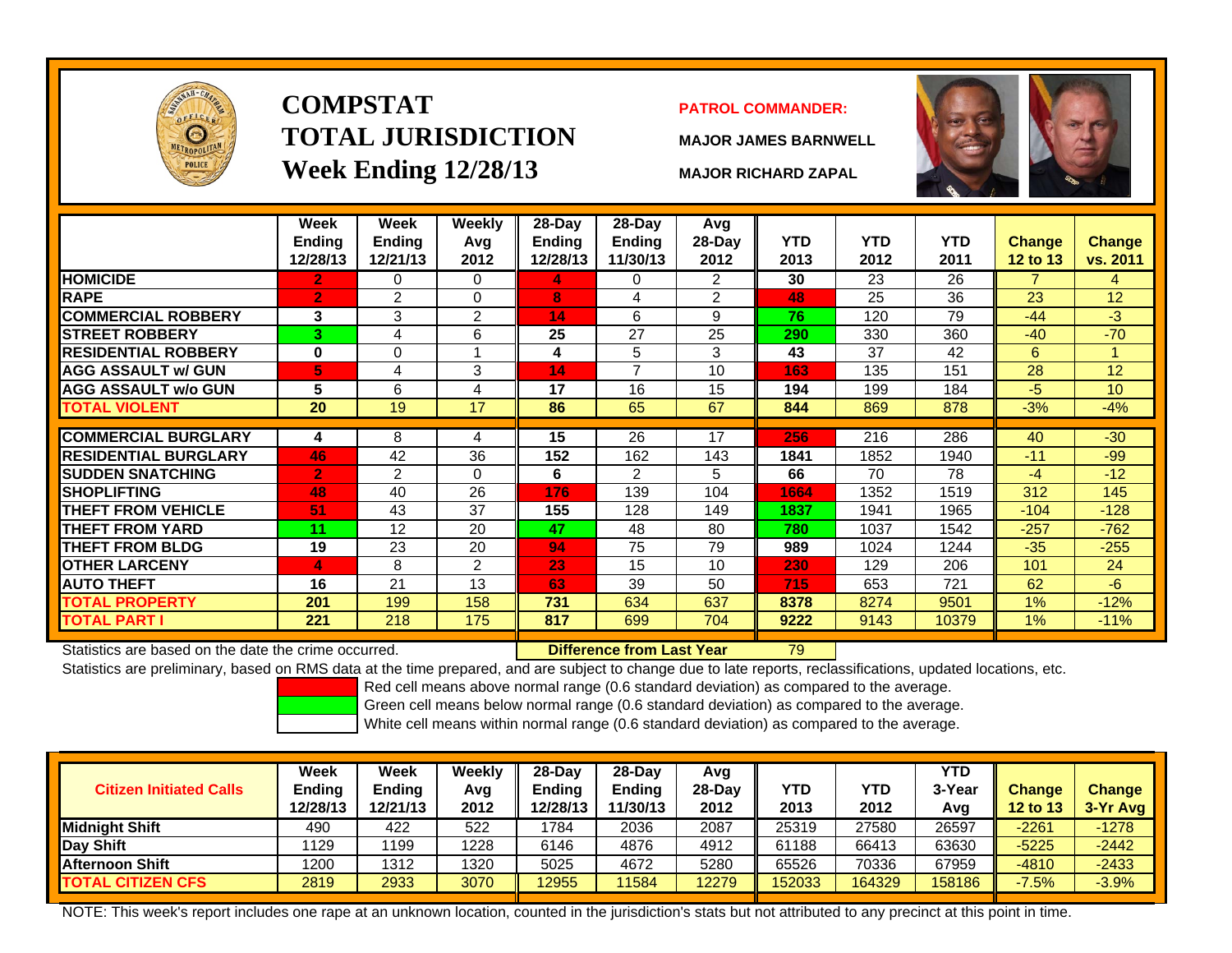

## **COMPSTATWEST CHATHAM PRECINCTWeek Ending 12/28/13**

### **PRECINCT COMMANDER:**

**CAPT. PHILIP REILLEY**



|                             | Week<br><b>Ending</b><br>12/28/13 | Week<br><b>Ending</b><br>12/21/13 | <b>Weekly</b><br>Avg<br>2012 | $28$ -Day<br>Ending<br>12/28/13 | 28-Day<br><b>Ending</b><br>11/30/13 | Avg<br>$28-Day$<br>2012 | <b>YTD</b><br>2013 | <b>YTD</b><br>2012 | <b>YTD</b><br>2011 | <b>Change</b><br>12 to 13 | <b>Change</b><br>vs. 2011 |
|-----------------------------|-----------------------------------|-----------------------------------|------------------------------|---------------------------------|-------------------------------------|-------------------------|--------------------|--------------------|--------------------|---------------------------|---------------------------|
| <b>HOMICIDE</b>             |                                   | 0                                 | 0                            |                                 | 0                                   | 0                       | $\mathbf{2}$       |                    | 2                  |                           | $\mathbf{0}$              |
| <b>RAPE</b>                 |                                   | 0                                 | 0                            | 3                               |                                     |                         | 11                 | 10                 | 7                  |                           | $\overline{4}$            |
| <b>COMMERCIAL ROBBERY</b>   | $\overline{2}$                    | 0                                 | 0                            | $\mathbf{2}$                    | 0                                   | 2                       | 8                  | 21                 | 12                 | $-13$                     | -4                        |
| <b>STREET ROBBERY</b>       | 0                                 | 0                                 |                              | $\bf{0}$                        | 3                                   | 3                       | 26                 | 38                 | 40                 | $-12$                     | $-14$                     |
| <b>RESIDENTIAL ROBBERY</b>  | $\bf{0}$                          | 0                                 | $\Omega$                     | 0                               | 2                                   | $\Omega$                | 7                  | 6                  | 5                  |                           | $\overline{2}$            |
| <b>AGG ASSAULT w/ GUN</b>   | $\bf{0}$                          | 0                                 | 0                            | 0                               | 0                                   |                         | 14                 | 16                 | 30                 | $-2$                      | $-16$                     |
| <b>AGG ASSAULT w/o GUN</b>  | $\bf{0}$                          | 3                                 |                              | 4                               | 4                                   | 2                       | 36                 | 31                 | 36                 | 5                         | $\overline{0}$            |
| <b>TOTAL VIOLENT</b>        | 4                                 | 3                                 | $\overline{2}$               | 10                              | 10                                  | 9                       | 104                | 123                | 132                | $-15%$                    | $-21%$                    |
|                             |                                   |                                   |                              |                                 |                                     |                         |                    |                    |                    |                           |                           |
| <b>COMMERCIAL BURGLARY</b>  | 1                                 |                                   |                              | $\mathbf{2}$                    | 4                                   | 3                       | 32                 | 31                 | 38                 |                           | $-6$                      |
| <b>RESIDENTIAL BURGLARY</b> | 9                                 | 10                                | 6                            | 30                              | 36                                  | 23                      | 324                | 299                | 304                | 25                        | 20                        |
| <b>ISUDDEN SNATCHING</b>    | $\bf{0}$                          |                                   | 0                            |                                 |                                     |                         | 3                  | 11                 | 7                  | -8                        | $-4$                      |
| <b>SHOPLIFTING</b>          | 5                                 | 7                                 | 2                            | 19                              | 8                                   | 10                      | 158                | 126                | 160                | 32                        | $-2$                      |
| <b>THEFT FROM VEHICLE</b>   | $\overline{7}$                    | 8                                 | 5                            | 25                              | 18                                  | 22                      | 270                | 283                | 252                | $-13$                     | 18                        |
| <b>THEFT FROM YARD</b>      | 1                                 | 4                                 | 3                            | 11                              | 11                                  | 13                      | 102                | 165                | 244                | $-63$                     | $-142$                    |
| <b>THEFT FROM BLDG</b>      | 4                                 | $\overline{2}$                    | 3                            | 11                              | 11                                  | 12                      | 138                | 161                | 184                | $-23$                     | $-46$                     |
| <b>OTHER LARCENY</b>        | 2                                 | 2                                 | 0                            | 6                               |                                     | $\overline{2}$          | 27                 | 21                 | 32                 | 6                         | $-5$                      |
| <b>AUTO THEFT</b>           | 1                                 | 4                                 | $\overline{2}$               | 10                              | 6                                   | 7                       | 117                | 93                 | 147                | 24                        | $-30$                     |
| <b>TOTAL PROPERTY</b>       | 30                                | 39                                | 23                           | 115                             | 96                                  | 91                      | 1171               | 1190               | 1368               | $-2%$                     | $-14%$                    |
| <b>TOTAL PART I</b>         | 34                                | 42                                | 25                           | 125                             | 106                                 | 101                     | 1275               | 1313               | 1500               | $-3%$                     | $-15%$                    |

Statistics are based on the date the crime occurred. **Difference from Last Year** 

r -38

Statistics are preliminary, based on RMS data at the time prepared, and are subject to change due to late reports, reclassifications, updated locations, etc.

Red cell means above normal range (0.6 standard deviation) as compared to the average.

Green cell means below normal range (0.6 standard deviation) as compared to the average.

| <b>Citizen Initiated Calls</b> | Week<br><b>Ending</b><br>12/28/13 | Week<br>Ending<br>12/21/13 | Weekly<br>Avg<br>2012 | $28-Day$<br><b>Ending</b><br>12/28/13 | 28-Dav<br><b>Ending</b><br>11/30/13 | Avg<br>28-Dav<br>2012 | YTD<br>2013 | YTD<br>2012 | <b>YTD</b><br>3-Year<br>Avg | <b>Change</b><br>12 to 13 | <b>Change</b><br>$3-Yr$ Avg |
|--------------------------------|-----------------------------------|----------------------------|-----------------------|---------------------------------------|-------------------------------------|-----------------------|-------------|-------------|-----------------------------|---------------------------|-----------------------------|
| <b>Midnight Shift</b>          | 114                               | 94                         | 100                   | 380                                   | 416                                 | 401                   | 5023        | 5532        | 5223                        | $-509$                    | $-200$                      |
| Day Shift                      | 231                               | 236                        | 248                   | 2403                                  | 963                                 | 993                   | 12491       | 13332       | 2848                        | $-841$                    | $-357$                      |
| <b>Afternoon Shift</b>         | 243                               | 298                        | 271                   | 1067                                  | 893                                 | 1086                  | 13410       | 14432       | 13916                       | $-1022$                   | -506                        |
| <b>TOTAL CITIZEN CFS</b>       | 588                               | 588                        | 620                   | 3850                                  | 2272                                | 2479                  | 30924       | 33296       | 31987                       | $-7.1%$                   | $-3.3%$                     |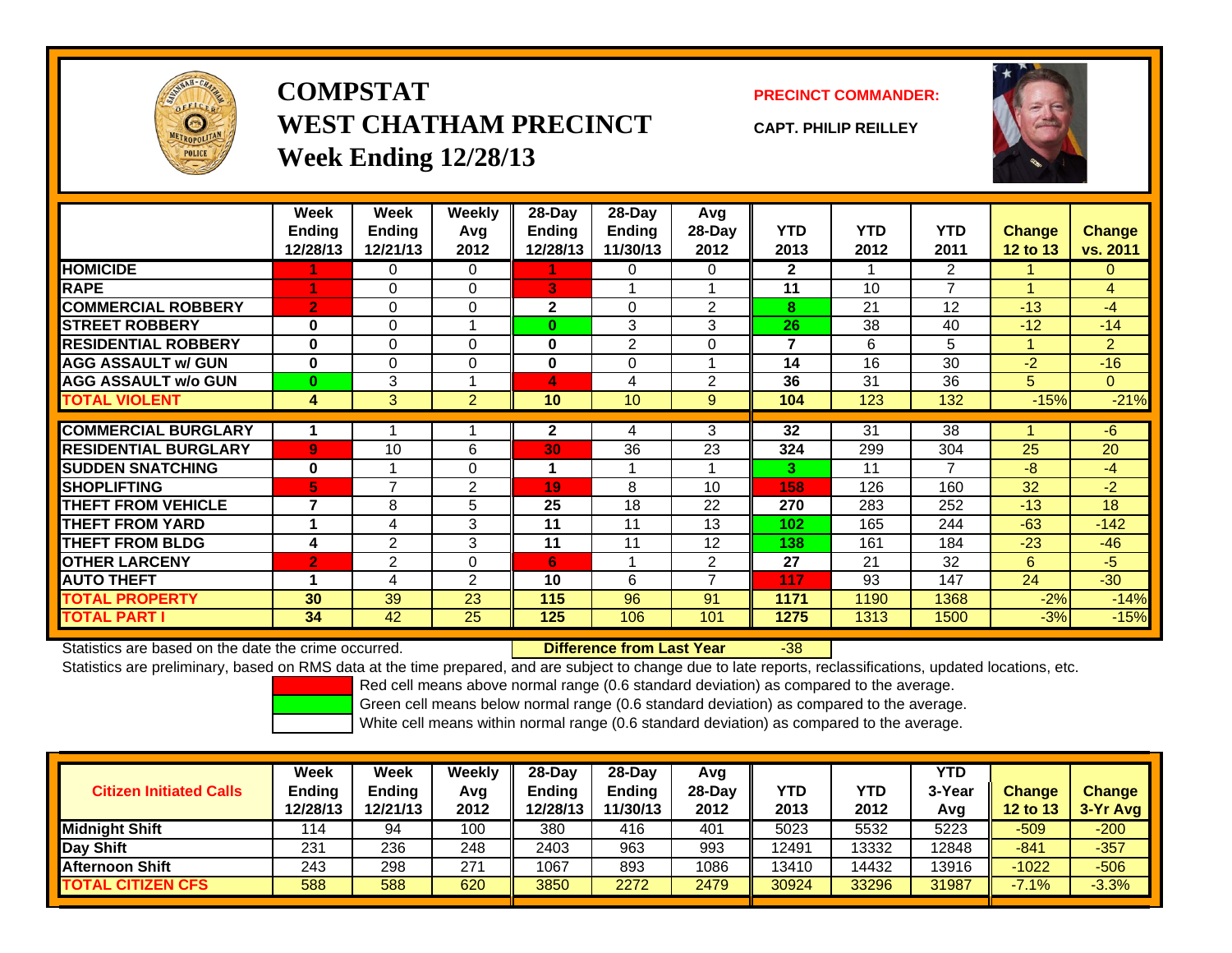

**COMPSTATDOWNTOWN PRECINCTWeek Ending 12/28/13**

#### **PRECINCT COMMANDER:**

**CAPT. Ben Herron**



|                             | Week<br><b>Ending</b><br>12/28/13 | Week<br>Ending<br>12/21/13 | Weekly<br>Avq<br>2012 | $28$ -Day<br><b>Ending</b><br>12/28/13 | $28-Day$<br><b>Ending</b><br>11/30/13 | Avg<br>$28-Day$<br>2012 | <b>YTD</b><br>2013 | <b>YTD</b><br>2012 | <b>YTD</b><br>2011 | <b>Change</b><br><b>12 to 13</b> | Change<br>vs. 2011 |
|-----------------------------|-----------------------------------|----------------------------|-----------------------|----------------------------------------|---------------------------------------|-------------------------|--------------------|--------------------|--------------------|----------------------------------|--------------------|
| <b>HOMICIDE</b>             | 0                                 | 0                          | $\Omega$              | 0                                      | 0                                     |                         | 9                  | 8                  | 9                  |                                  | 0                  |
| <b>RAPE</b>                 | $\bf{0}$                          |                            | $\Omega$              | $\overline{2}$                         | $\overline{2}$                        | $\Omega$                | 11                 | 5                  | 6                  | 6                                | 5                  |
| <b>COMMERCIAL ROBBERY</b>   | $\Omega$                          | 0                          | $\Omega$              |                                        |                                       |                         | 12                 | 10                 | 9                  | $\overline{2}$                   | 3                  |
| <b>STREET ROBBERY</b>       | $\mathbf{2}$                      | 4                          | 2                     | 8                                      | 10                                    | 8                       | 108                | 102                | 114                | 6                                | $-6$               |
| <b>RESIDENTIAL ROBBERY</b>  | $\bf{0}$                          | 0                          | $\Omega$              | $\bf{0}$                               |                                       |                         | 8                  | $\overline{7}$     | 11                 | 1                                | $-3$               |
| <b>AGG ASSAULT w/ GUN</b>   | $\overline{2}$                    | $\overline{2}$             |                       | 5                                      | $\Omega$                              | $\overline{2}$          | 38                 | 26                 | 29                 | 12                               | 9                  |
| <b>AGG ASSAULT w/o GUN</b>  | $\overline{2}$                    | 0                          |                       | $\overline{2}$                         | $\overline{\phantom{a}}$              | 5                       | 47                 | 59                 | 32                 | $-12$                            | 15                 |
| <b>TOTAL VIOLENT</b>        | 6                                 | 4                          | 4                     | 18                                     | 21                                    | 17                      | 233                | 217                | 210                | 7%                               | 11%                |
| <b>COMMERCIAL BURGLARY</b>  | 0                                 |                            |                       | $\mathbf{2}$                           | 5                                     | 2                       | 35                 | 29                 | 55                 | 6                                | $-20$              |
| <b>RESIDENTIAL BURGLARY</b> | 4                                 | 5                          | 3                     | 16                                     | 17                                    | 12                      | 172                | 159                | 184                | 13                               | $-12$              |
| <b>SUDDEN SNATCHING</b>     |                                   | 0                          | $\Omega$              |                                        | $\Omega$                              | $\overline{2}$          | 30                 | 31                 | 29                 | $-1$                             | 1                  |
| <b>SHOPLIFTING</b>          | 5                                 | 7                          | 3                     | 24                                     | 25                                    | 11                      | 223                | 139                | 175                | 84                               | 48                 |
| <b>THEFT FROM VEHICLE</b>   | 9                                 | 4                          | $\overline{ }$        | 30                                     | 27                                    | 29                      | 372                | 378                | 355                | -6                               | 17                 |
| <b>THEFT FROM YARD</b>      | 4                                 | 0                          | 5                     | 12 <sub>2</sub>                        | 14                                    | 19                      | 231                | 246                | 369                | $-15$                            | $-138$             |
| <b>THEFT FROM BLDG</b>      | 3                                 | 5                          | 5                     | 21                                     | 17                                    | 18                      | 191                | 238                | 251                | $-47$                            | $-60$              |
| <b>OTHER LARCENY</b>        | $\bf{0}$                          | 2                          |                       | 3                                      | 4                                     | 2                       | 52                 | 31                 | 56                 | 21                               | $-4$               |
| <b>AUTO THEFT</b>           | 3                                 | 3                          | $\overline{2}$        | 8                                      | 5                                     | 8                       | 118                | 104                | 97                 | 14                               | 21                 |
| <b>TOTAL PROPERTY</b>       | 29                                | 27                         | 25                    | 117                                    | 114                                   | 104                     | 1424               | 1355               | 1571               | 5%                               | $-9%$              |
| <b>TOTAL PART I</b>         | 35                                | 31                         | 30                    | 135                                    | 135                                   | 121                     | 1657               | 1572               | 1781               | 5%                               | $-7%$              |

Statistics are based on the date the crime occurred. **Difference from Last Year** 

#### r 85

Statistics are preliminary, based on RMS data at the time prepared, and are subject to change due to late reports, reclassifications, updated locations, etc.

Red cell means above normal range (0.6 standard deviation) as compared to the average.

Green cell means below normal range (0.6 standard deviation) as compared to the average.

| <b>Citizen Initiated Calls</b> | Week<br>Ending<br>12/28/13 | Week<br><b>Ending</b><br>12/21/13 | Weekly<br>Avg<br>2012 | $28-Day$<br><b>Ending</b><br>12/28/13 | 28-Dav<br><b>Endina</b><br>11/30/13 | Avg<br>28-Dav<br>2012 | YTD<br>2013 | <b>YTD</b><br>2012 | YTD<br>3-Year<br>Avg | <b>Change</b><br><b>12 to 13</b> | <b>Change</b><br>3-Yr Avg |
|--------------------------------|----------------------------|-----------------------------------|-----------------------|---------------------------------------|-------------------------------------|-----------------------|-------------|--------------------|----------------------|----------------------------------|---------------------------|
| <b>Midnight Shift</b>          | 86                         | 83                                | 120                   | 373                                   | 396                                 | 480                   | 5534        | 6119               | 5948                 | $-585$                           | $-414$                    |
| Day Shift                      | 183                        | 200                               | 210                   | 752                                   | 880                                 | 838                   | 10778       | 11304              | 10966                | $-526$                           | $-188$                    |
| <b>Afternoon Shift</b>         | 189                        | 169                               | 222                   | 77'                                   | 893                                 | 889                   | 1697        | 11985              | 11712                | $-288$                           | $-15$                     |
| <b>TOTAL CITIZEN CFS</b>       | 458                        | 452                               | 552                   | 1896                                  | 2169                                | 2207                  | 28009       | 29408              | 28626                | $-4.8%$                          | $-2.2%$                   |
|                                |                            |                                   |                       |                                       |                                     |                       |             |                    |                      |                                  |                           |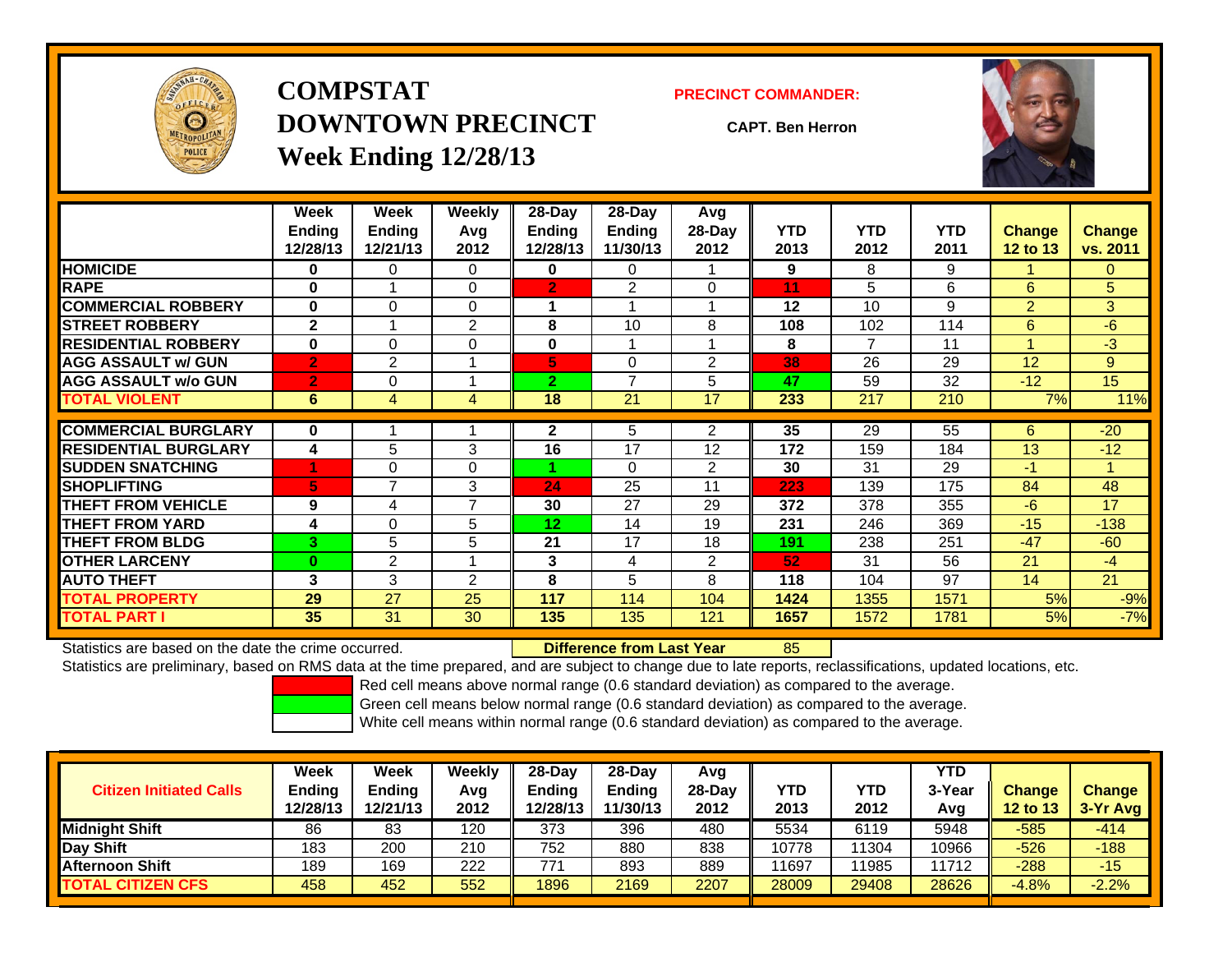

# **COMPSTATCENTRAL PRECINCT CAPT. DEVONN ADAMSWeek Ending 12/28/13**

#### **PRECINCT COMMANDER:**



|                             | Week<br><b>Ending</b><br>12/28/13 | Week<br><b>Ending</b><br>12/21/13 | Weekly<br>Avg<br>2012 | 28-Day<br>Ending<br>12/28/13 | $28-Day$<br><b>Ending</b><br>11/30/13 | Avg<br>28-Day<br>2012 | <b>YTD</b><br>2013 | <b>YTD</b><br>2012 | <b>YTD</b><br>2011 | <b>Change</b><br>12 to 13 | Change<br>vs. 2011 |
|-----------------------------|-----------------------------------|-----------------------------------|-----------------------|------------------------------|---------------------------------------|-----------------------|--------------------|--------------------|--------------------|---------------------------|--------------------|
| <b>HOMICIDE</b>             | 0                                 | 0                                 | $\Omega$              | 2                            | 0                                     |                       | 12                 | 8                  | 10                 | 4                         | $\overline{2}$     |
| <b>RAPE</b>                 | 0                                 | 0                                 | $\Omega$              | 0                            | $\Omega$                              | 0                     | 5                  | 3                  | 8                  | $\overline{2}$            | $-3$               |
| <b>COMMERCIAL ROBBERY</b>   |                                   | 0                                 | $\Omega$              | $\mathbf{2}$                 |                                       | 2                     | 14                 | 20                 | $\overline{7}$     | $-6$                      | $\overline{7}$     |
| <b>STREET ROBBERY</b>       | 1                                 |                                   | 2                     | 7                            | 6                                     | 7                     | 70                 | 84                 | 108                | $-14$                     | $-38$              |
| <b>RESIDENTIAL ROBBERY</b>  | $\bf{0}$                          | 0                                 | 0                     | $\overline{\mathbf{2}}$      | 0                                     | $\Omega$              | 8                  | 4                  | 7                  | 4                         |                    |
| <b>AGG ASSAULT w/ GUN</b>   |                                   | 0                                 | 1                     | 4                            | 4                                     | 4                     | 54                 | 50                 | 51                 | 4                         | 3 <sup>1</sup>     |
| <b>AGG ASSAULT w/o GUN</b>  | $\bf{0}$                          |                                   | 1                     | 5                            |                                       | 3                     | 52                 | 44                 | 49                 | 8                         | 3                  |
| <b>TOTAL VIOLENT</b>        | 3                                 | $\overline{2}$                    | 4                     | 22                           | 12                                    | 16                    | 215                | 213                | 240                | 1%                        | $-10%$             |
|                             |                                   |                                   |                       |                              |                                       |                       |                    |                    |                    |                           |                    |
| <b>COMMERCIAL BURGLARY</b>  | 3                                 | 4                                 |                       |                              |                                       | 4                     | 91                 | 46                 | 100                | 45                        | -9                 |
| <b>RESIDENTIAL BURGLARY</b> | 13                                | 10                                | 10                    | 45                           | 46                                    | 39                    | 476                | 513                | 576                | $-37$                     | $-100$             |
| <b>SUDDEN SNATCHING</b>     | $\bf{0}$                          | 0                                 | $\Omega$              | $\bf{0}$                     | $\Omega$                              |                       | 11                 | 11                 | 22                 | $\mathbf{0}$              | $-11$              |
| <b>SHOPLIFTING</b>          | 4                                 | 3                                 | 1                     | 11                           | 6                                     | 4                     | 102                | 53                 | 63                 | 49                        | 39                 |
| <b>THEFT FROM VEHICLE</b>   | 10                                | 10                                | 9                     | 37                           | 31                                    | 35                    | 465                | 455                | 528                | 10                        | $-63$              |
| <b>THEFT FROM YARD</b>      |                                   | 3                                 | 5                     | 7                            | 12                                    | 20                    | 211                | 255                | 436                | $-44$                     | $-225$             |
| <b>THEFT FROM BLDG</b>      | 5                                 | 6                                 | 3                     | 23                           | 18                                    | 12                    | 213                | 159                | 280                | 54                        | $-67$              |
| <b>OTHER LARCENY</b>        | /2/                               | 3                                 | $\Omega$              | 8                            | 3                                     |                       | 46                 | 15                 | 32                 | 31                        | 14                 |
| <b>AUTO THEFT</b>           | 6                                 | 5                                 | 3                     | 18                           | 12                                    | 12                    | 216                | 161                | 196                | 55                        | 20                 |
| <b>TOTAL PROPERTY</b>       | 44                                | 44                                | 32                    | 156                          | 135                                   | 128                   | 1831               | 1668               | 2233               | 10%                       | $-18%$             |
| <b>TOTAL PART I</b>         | 47                                | 46                                | 36                    | 178                          | 147                                   | 145                   | 2046               | 1881               | 2473               | 9%                        | $-17%$             |

Statistics are based on the date the crime occurred. **Difference from Last Year** 

165

Statistics are preliminary, based on RMS data at the time prepared, and are subject to change due to late reports, reclassifications, updated locations, etc.

Red cell means above normal range (0.6 standard deviation) as compared to the average.

Green cell means below normal range (0.6 standard deviation) as compared to the average.

| <b>Citizen Initiated Calls</b> | <b>Week</b><br><b>Ending</b> | Week<br>Ending | Weekly<br>Avg | $28-Dav$<br><b>Ending</b> | 28-Day<br><b>Ending</b> | Avg<br>$28-Dav$ | <b>YTD</b> | <b>YTD</b> | YTD<br>3-Year | <b>Change</b>   | <b>Change</b> |
|--------------------------------|------------------------------|----------------|---------------|---------------------------|-------------------------|-----------------|------------|------------|---------------|-----------------|---------------|
|                                | 12/28/13                     | 12/21/13       | 2012          | 12/28/13                  | 11/30/13                | 2012            | 2013       | 2012       | Avg           | <b>12 to 13</b> | $3-Yr$ Avg    |
| <b>Midnight Shift</b>          | 91                           | 87             | 116           | 352                       | 428                     | 463             | 5426       | 5898       | 5768          | $-472$          | $-342$        |
| Day Shift                      | 269                          | 270            | 269           | 1050                      | 1013                    | 1078            | 12884      | 14046      | 12733         | $-1162$         | 151           |
| <b>Afternoon Shift</b>         | 265                          | 268            | 291           | 1032                      | 917                     | 1163            | 13585      | 15113      | 4561          | $-1528$         | $-976$        |
| <b>TOTAL CITIZEN CFS</b>       | 625                          | 625            | 676           | 2434                      | 2358                    | 2704            | 31895      | 35057      | 33062         | $-9.0%$         | $-3.5%$       |
|                                |                              |                |               |                           |                         |                 |            |            |               |                 |               |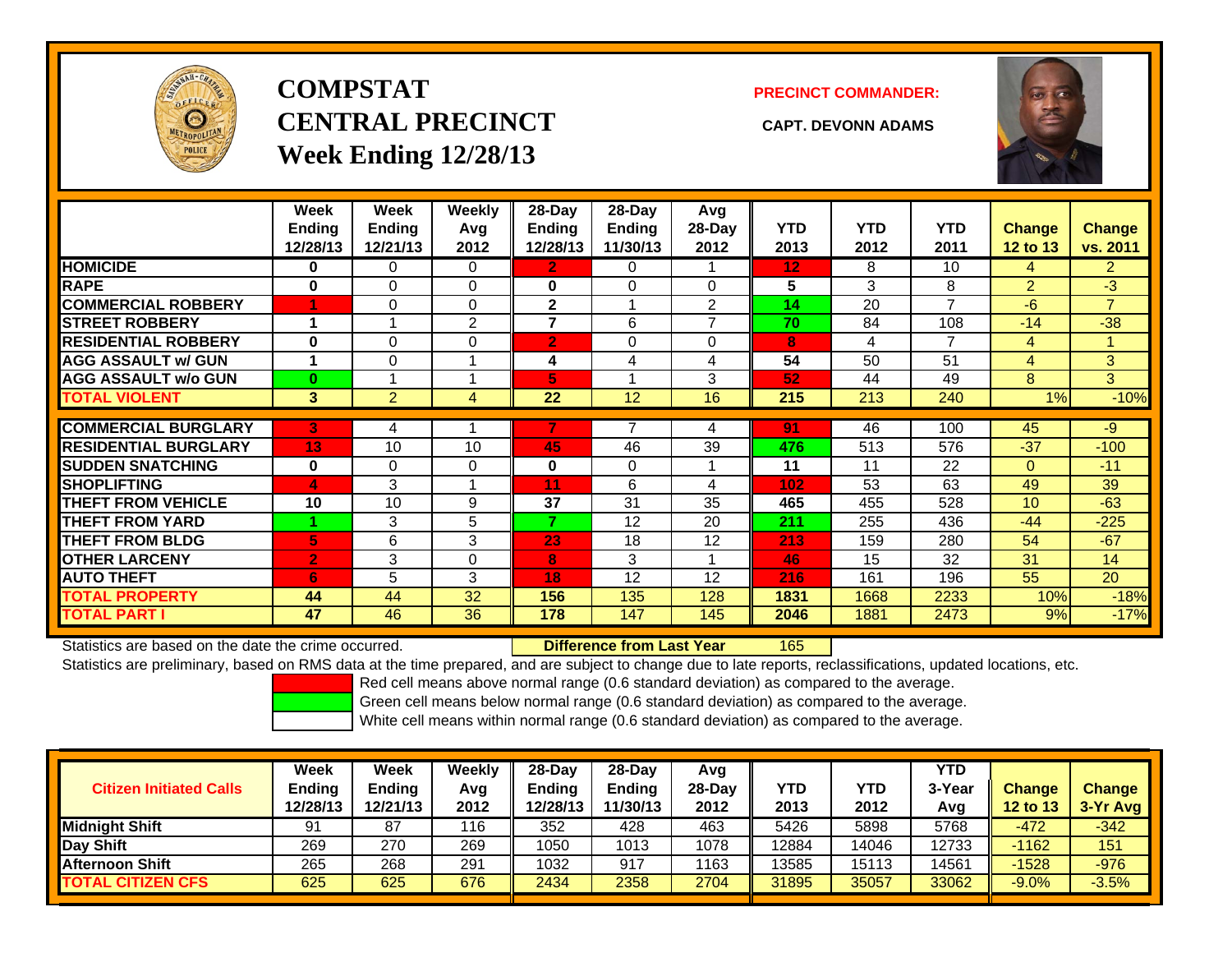

### **COMPSTATSOUTHSIDE PRECINCT** CAPT. TERRY SHOOP **Week Ending 12/28/13**

**PRECINCT COMMANDER:**



|                             | Week<br><b>Ending</b><br>12/28/13 | Week<br><b>Ending</b><br>12/21/13 | <b>Weekly</b><br>Avg<br>2012 | $28-Day$<br><b>Ending</b><br>12/28/13 | $28-Day$<br><b>Ending</b><br>11/30/13 | Avg<br>28-Day<br>2012 | <b>YTD</b><br>2013 | <b>YTD</b><br>2012 | <b>YTD</b><br>2011 | <b>Change</b><br><b>12 to 13</b> | <b>Change</b><br>vs. 2011 |
|-----------------------------|-----------------------------------|-----------------------------------|------------------------------|---------------------------------------|---------------------------------------|-----------------------|--------------------|--------------------|--------------------|----------------------------------|---------------------------|
| <b>HOMICIDE</b>             | 0                                 | 0                                 | $\Omega$                     | 0                                     | 0                                     | 0                     | 4                  |                    | 4                  | 3                                | $\mathbf{0}$              |
| <b>RAPE</b>                 |                                   | 0                                 | 0                            | $\overline{2}$                        |                                       | $\Omega$              | 12                 | 4                  | 9                  | 8                                | 3                         |
| <b>COMMERCIAL ROBBERY</b>   | $\bf{0}$                          |                                   |                              | 4                                     | 3                                     | 3                     | 25                 | 37                 | 33                 | $-12$                            | $-8$                      |
| <b>STREET ROBBERY</b>       | 0                                 |                                   | -1                           | 3                                     | 0                                     | 4                     | 33                 | 54                 | 56                 | $-21$                            | $-23$                     |
| <b>RESIDENTIAL ROBBERY</b>  | 0                                 | 0                                 | $\Omega$                     | $\overline{2}$                        |                                       |                       | 10                 | 10                 | 11                 | $\Omega$                         | $-1$                      |
| <b>AGG ASSAULT w/ GUN</b>   | $\overline{2}$                    | 0                                 | 0                            | 2                                     | 2                                     |                       | 17                 | 16                 | 13                 | -4                               | 4                         |
| <b>AGG ASSAULT w/o GUN</b>  | 1                                 | 0                                 |                              | $\overline{2}$                        | $\Omega$                              | $\overline{2}$        | 26                 | 31                 | 26                 | $-5$                             | $\overline{0}$            |
| <b>TOTAL VIOLENT</b>        | 4                                 | $\overline{2}$                    | 3                            | 15                                    | $\overline{7}$                        | 12                    | 127                | 153                | 152                | $-17%$                           | $-16%$                    |
|                             |                                   |                                   |                              |                                       |                                       |                       |                    |                    |                    |                                  |                           |
| <b>COMMERCIAL BURGLARY</b>  | 0                                 | 0                                 |                              | 2.                                    | 4                                     | 6                     | 52                 | 72                 | 55                 | $-20$                            | $-3$                      |
| <b>RESIDENTIAL BURGLARY</b> | 16                                | 8                                 | 8                            | 37                                    | 26                                    | 31                    | 400                | 406                | 332                | $-6$                             | 68                        |
| <b>ISUDDEN SNATCHING</b>    | 4                                 | 0                                 | 0                            | $\overline{2}$                        |                                       |                       | 13                 | 10                 | 10                 | 3                                | 3                         |
| <b>ISHOPLIFTING</b>         | 24                                | 15                                | 14                           | 72                                    | 59                                    | 57                    | 755                | 732                | 820                | 23                               | $-65$                     |
| <b>THEFT FROM VEHICLE</b>   | 16                                | 13                                | 8                            | 41                                    | 24                                    | 33                    | 358                | 420                | 366                | $-62$                            | $-8$                      |
| <b>THEFT FROM YARD</b>      | $\mathbf{2}$                      | 4                                 | 3                            | 10                                    | 5                                     | 13                    | 109                | 166                | 195                | $-57$                            | $-86$                     |
| <b>THEFT FROM BLDG</b>      | 4                                 | 4                                 | 5                            | 17                                    | 13                                    | 19                    | 247                | 253                | 289                | $-6$                             | $-42$                     |
| <b>OTHER LARCENY</b>        | $\bf{0}$                          | $\Omega$                          | $\Omega$                     | 2                                     | 4                                     | $\overline{2}$        | 53                 | 26                 | 38                 | 27                               | 15                        |
| <b>AUTO THEFT</b>           | 3                                 | 3                                 | 3                            | 11                                    | 6                                     | 13                    | 112                | 165                | 151                | $-53$                            | $-39$                     |
| <b>TOTAL PROPERTY</b>       | 66                                | 47                                | 43                           | 194                                   | 142                                   | 173                   | 2099               | 2250               | 2256               | $-7%$                            | $-7%$                     |
| <b>TOTAL PART I</b>         | 70                                | 49                                | 46                           | 209                                   | 149                                   | 185                   | 2226               | 2403               | 2408               | $-7%$                            | $-8%$                     |

Statistics are based on the date the crime occurred. **Difference from Last Year** 

-177

Statistics are preliminary, based on RMS data at the time prepared, and are subject to change due to late reports, reclassifications, updated locations, etc.

Red cell means above normal range (0.6 standard deviation) as compared to the average.

Green cell means below normal range (0.6 standard deviation) as compared to the average.

| <b>Citizen Initiated Calls</b> | Week<br><b>Ending</b><br>12/28/13 | Week<br><b>Ending</b><br>12/21/13 | Weekly<br>Avg<br>2012 | $28-Day$<br><b>Ending</b><br>12/28/13 | $28$ -Day<br><b>Ending</b><br>11/30/13 | Avg<br>$28-Dav$<br>2012 | YTD<br>2013 | YTD<br>2012 | YTD<br>3-Year<br>Avg | <b>Change</b><br><b>12 to 13</b> | <b>Change</b><br>3-Yr Avg |
|--------------------------------|-----------------------------------|-----------------------------------|-----------------------|---------------------------------------|----------------------------------------|-------------------------|-------------|-------------|----------------------|----------------------------------|---------------------------|
| <b>I</b> Midniaht Shift        | 96                                | 88                                | 91                    | 350                                   | 398                                    | 363                     | 4425        | 4866        | 4662                 | $-441$                           | $-237$                    |
| Day Shift                      | 237                               | 252                               | 239                   | 1009                                  | 1010                                   | 956                     | 12302       | 13544       | 12733                | $-1242$                          | $-431$                    |
| <b>Afternoon Shift</b>         | 251                               | 273                               | 253                   | 1049                                  | 975                                    | 1012                    | 12605       | 13611       | 13096                | $-1006$                          | $-491$                    |
| <b>TOTAL CITIZEN CFS</b>       | 584                               | 613                               | 583                   | 2408                                  | 2383                                   | 2330                    | 29332       | 32021       | 30491                | $-8.4%$                          | $-3.8%$                   |